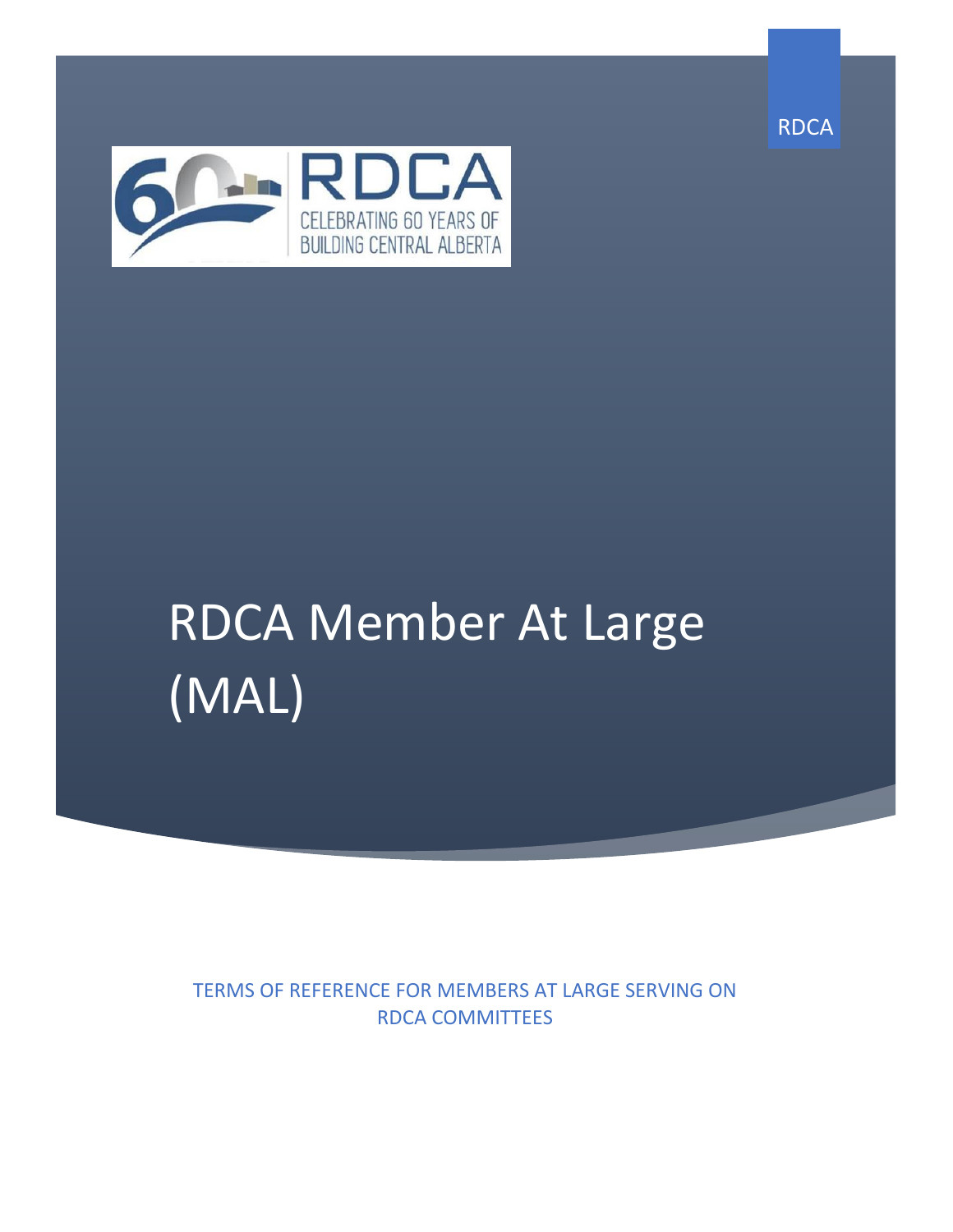#### hat are Members At Large? The Red Deer Construction Association (RDCA) operates as a non-profit organization and was formed as an organization of local construction members and partners representing contractors, trades, sub-trades, suppliers and associates for the purpose of mutual protection and mutual benefit. The construction W

industry takes action through association to achieve collectively goals that would be impossible for an individual. The Association supports the industry through value-added services including business opportunities, safety, education, networking, partnerships, and government advocacy.

Through these actions and support, the board of directors work on committees that represent the association's strategic direction. On many occasions throughout each year, these committees require additional industry support and opportunity for our member companies to get involved.

Any person who represents a Red Deer Construction Association member company can be a member at large.

here are Members At Large Needed? Through the association committees, there are a number of opportunities throughout each year that require additional industry support. Refer to the Committee Terms of Reference below for more information and scheduling. W

hat time commitment is required for Members At Large? Each Committee has set up meetings throughout the year. These dates align with specific priorities for each Committee. W

ow do I become a Member At Large? To become a Member at Large, complete the form located on the RDCA website. Once the form has been received, a formal review will be completed by the specific Committee the MAL has interest in joining. The Chairperson for the Committee will then be in contact with the person. H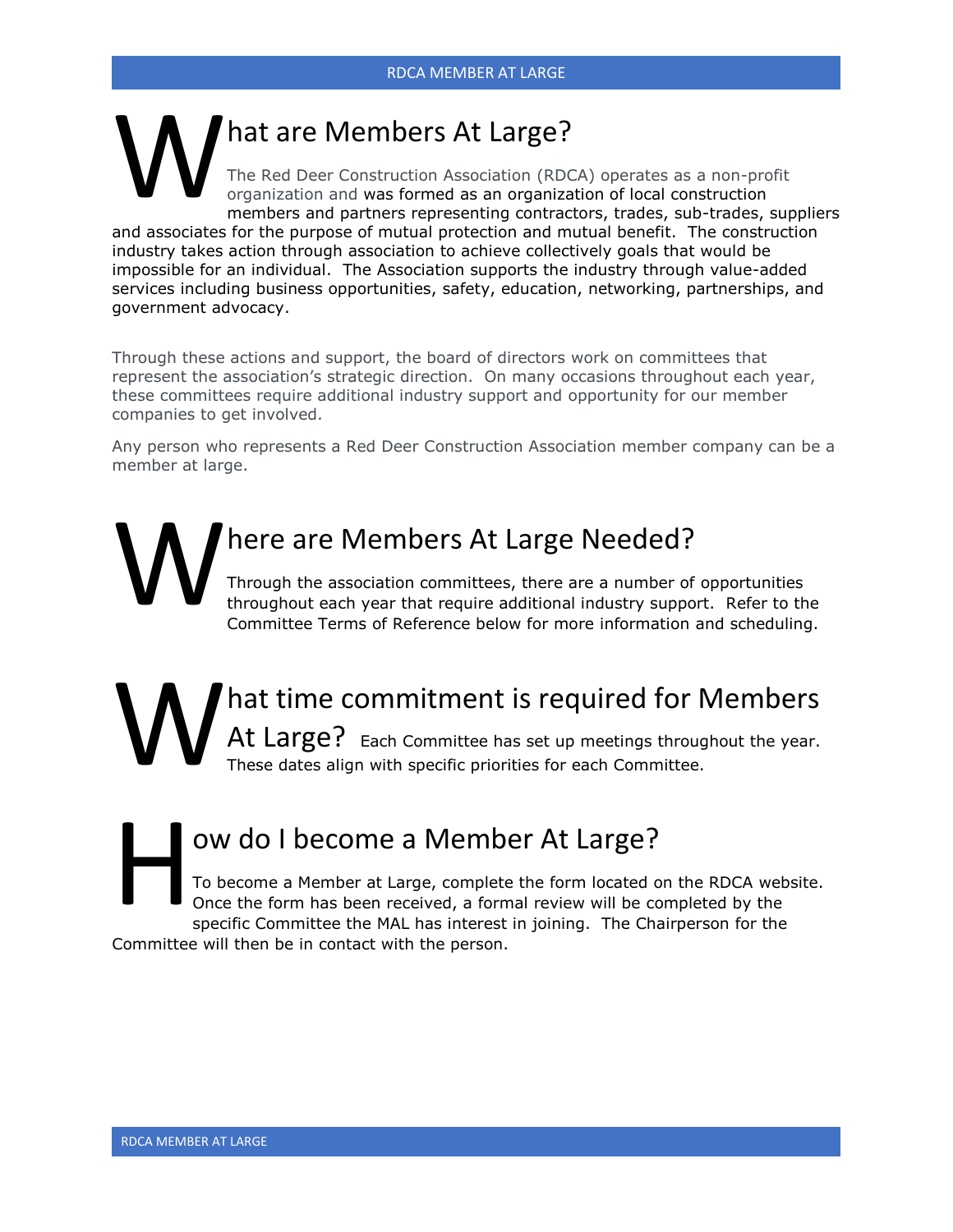# embers At Large Defined M

You are a leader who has accepted a special responsibility. You have stepped out front to give freely of your time and talent to help strengthen Central Alberta's construction industry through service to the Red Deer Construction

Association (RDCA).

You have been successful in your own full-time field before being chosen by your peers to support the RDCA in achieving it's strategic priorities. Your ability to take charge and make things happen has been recognized by those who appointed you to this prestigious position. You must be able to subordinate your company and local construction association interests for the good of your industry as a whole. Your role in the RDCA is to work alongside the Board of Directors to solve industry problems and attain common goals.

#### **Mission Statement**

The Red Deer Construction Association exists to serve its' members; by displaying plans and information on current projects in the industry; by acting as their collective voice on issues of concern; and by promoting standards, education, and communication in an effort to benefit the industry and society.

#### **Objective**

- To provide facilities and opportunities, for exchange of information and opinions between members.
- To promote liaison between construction trades and legislative bodies.
- To operate a plan room and circulate a weekly information Bulletin for members.
- To promote the safety of all workmen engaged in construction trades.
- To promote the education of the members in all matters affecting the building and construction industry.
- To encourage and promote an apprenticeship system.
- To promote excellence in the construction of buildings.
- **•** To promote ethical business practices.
- To encourage arbitration as a means of settling disputes.
- To promote uniformity in contract forms and documents used in the building and construction trades.
- To work with the Alberta and Canadian Construction Associations.
- To promote the Association and extend its membership.
- To procure, furnish and maintain suitable facilities for the use of its members.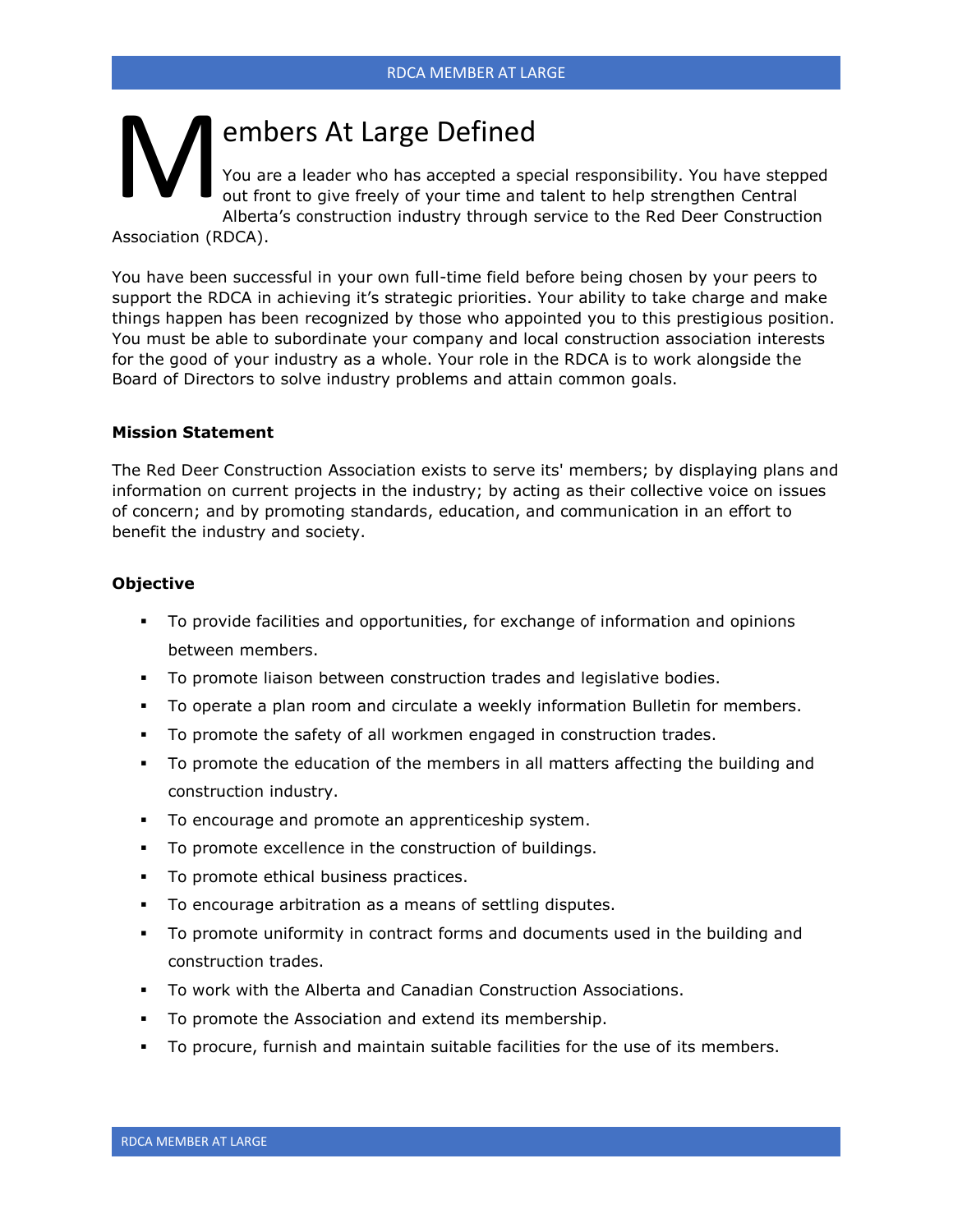#### **Vision**

**.** The foundation of the RDCA is built upon the vision for what the association stands for. The Vision creates a snapshot of what the association is and where it is heading for the future. The RDCA's vision statement is:

### **"Central Alberta's Construction Hub"**

## ommittees of the RDCA Based on the Strategic Priorities, the RDCA Board of Directors have developed the following Board structure in order to carry out the direction of the organization over the years 2016-2019. C<br>following

**COOLNet Alberta – Non-ACA**

\_\_\_\_\_\_\_\_\_\_\_\_\_\_\_\_\_\_\_\_\_\_\_\_\_\_\_\_\_\_\_\_\_\_\_\_\_\_\_\_\_\_\_\_\_

#### **Working Groups & Roles**

Education

Incl: Scholarship

**Industry Relations (Role) Technology (Role)**

**Marketing** 

Incl: Recreation & Membership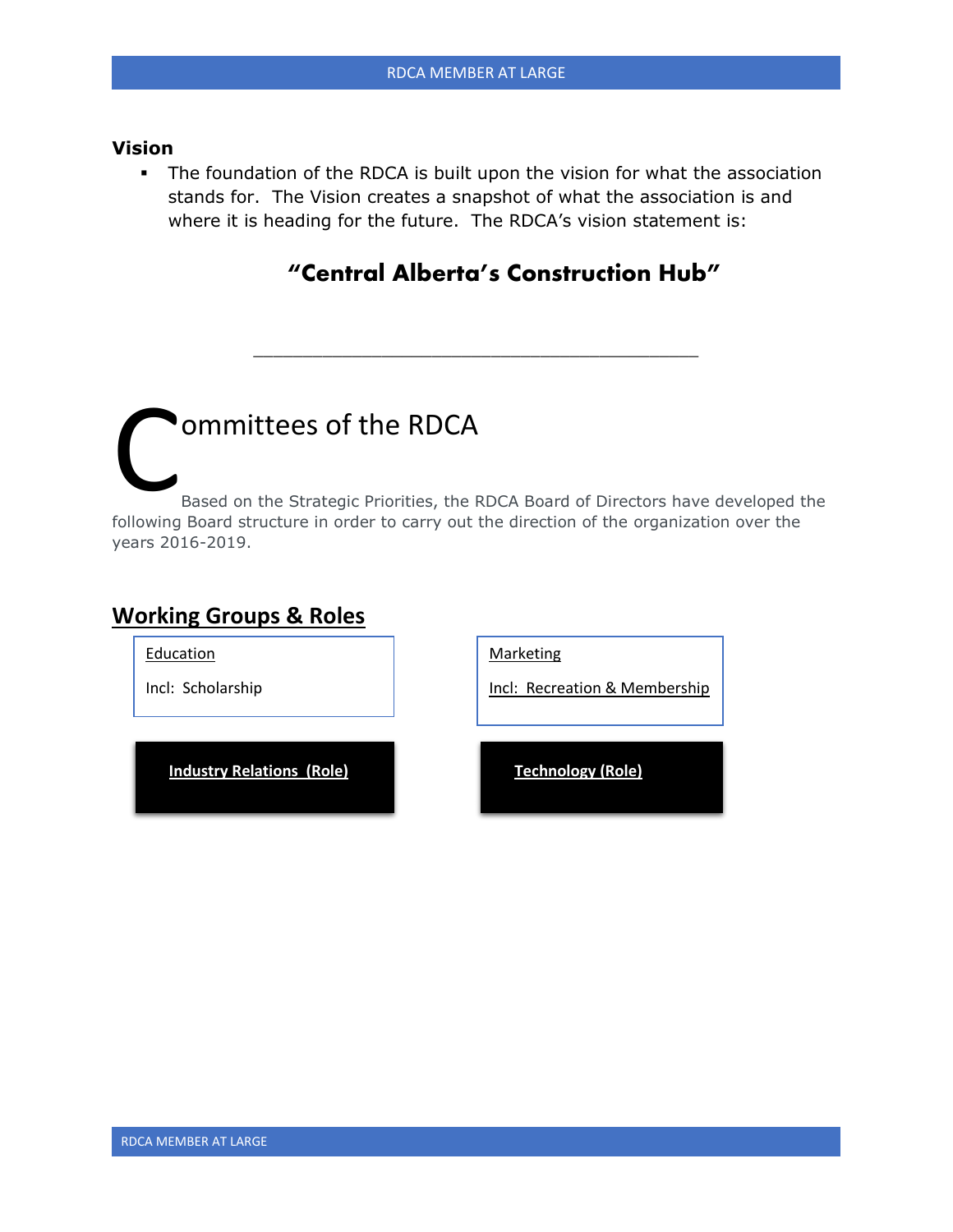## **ommittee Process C**

 The standard process for Committee activities include: Committee Level Meeting -> Committee Recommendation/Action -> Committee Report to the Board of Directors for approval

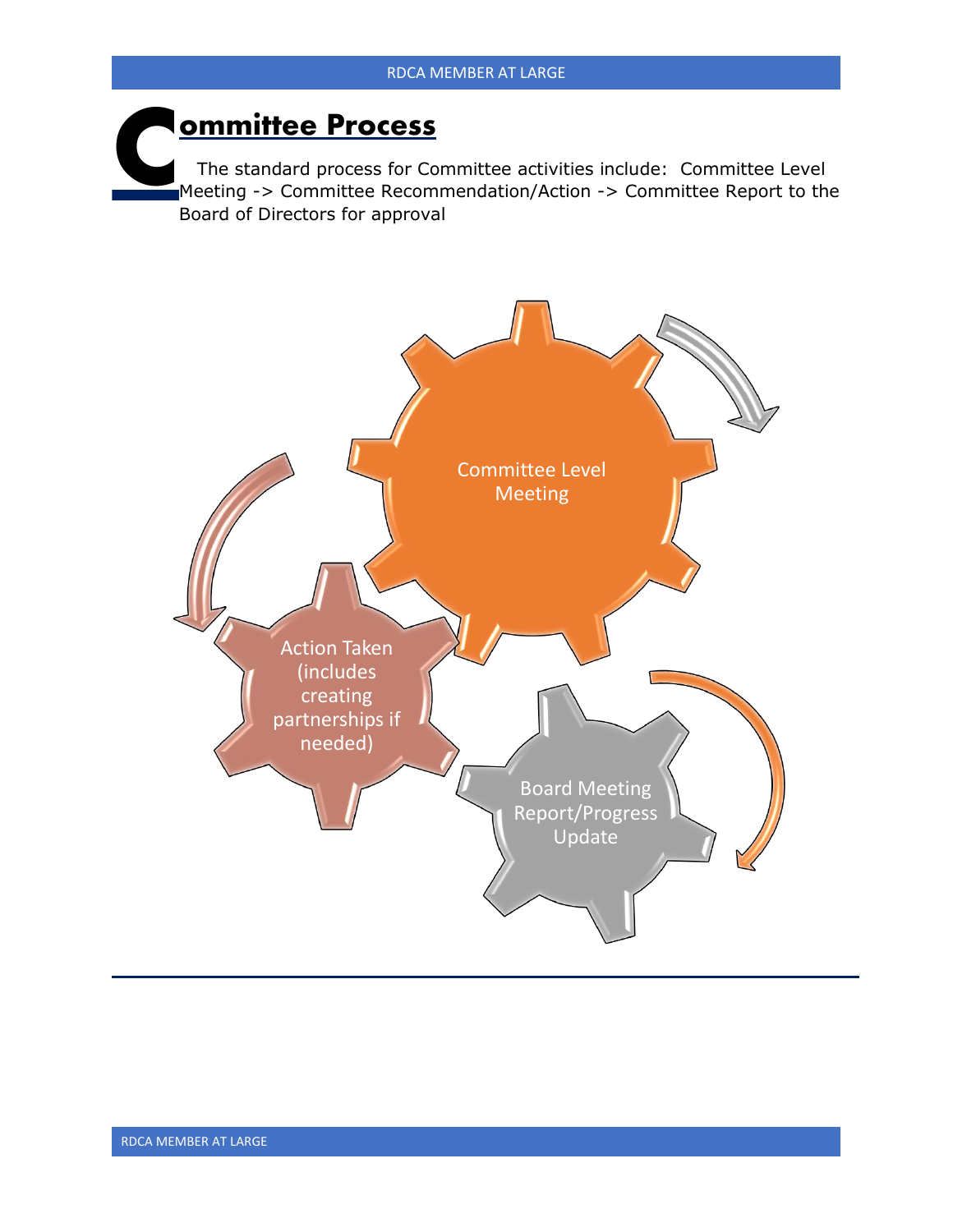## **erms of Reference T**

#### **Education - Committee**

#### **A. Overview and Purpose**

The Education Committee is a standing committee of the Red Deer Construction Association Board. The purpose of the committee is to promote and seek continuous learning opportunities for the RDCA members; promote pathways for our local youth in the areas of skilled trades (student/teacher/administration); assist our local educational institutions in the promotion and development of industry related training; and facilitate the RDCA Scholarship Program.

#### **B. Responsibility and Scope**

- 1. The Executive Committee is responsible for the appointment of current Board Members based on availability, skills, interests and experience.
- 2. Recommended Committee appointments are approved by the Executive Committee upon recommendation by the Education Committee.
- 3. The Committee Chair is appointed by the RDCA Executive Committee.

#### **C. Members (Directors)**

- Up to 6 members representing the Red Deer Construction Association- Minimum of 4 Directors and Maximum 2 Members at large
- Minimum of 3 Directors plus the RDCA Executive Director are required for the scholarship process. Maximum 2 Members at large.

#### **D. Objectives**

- Develop a structure of educational offerings on a yearly basis to assist the association that relate to safety, Gold Seal, technical skills, soft skills, systems skills, business, administration and human resources.
- Liaison with members, associations, and educational institutions to assist in development programs and essential skills for the betterment of the industry. Initiate focus groups on a regular basis for feedback.
- Promote programs throughout the year with local educational institutions including try-a-trade, LATTE, field explorations, skills competitions, industry procurement methods, and apprenticeship.
- Create consistency in a long-term relationship that provides opportunities for both the educational facility as well as industry.
- Liaise with parallel RDCA committees to develop education budget funding.
- Maintain partnerships and participation with the trades departments of local educational facilities, including Post-Secondary (Red Deer College and Olds College).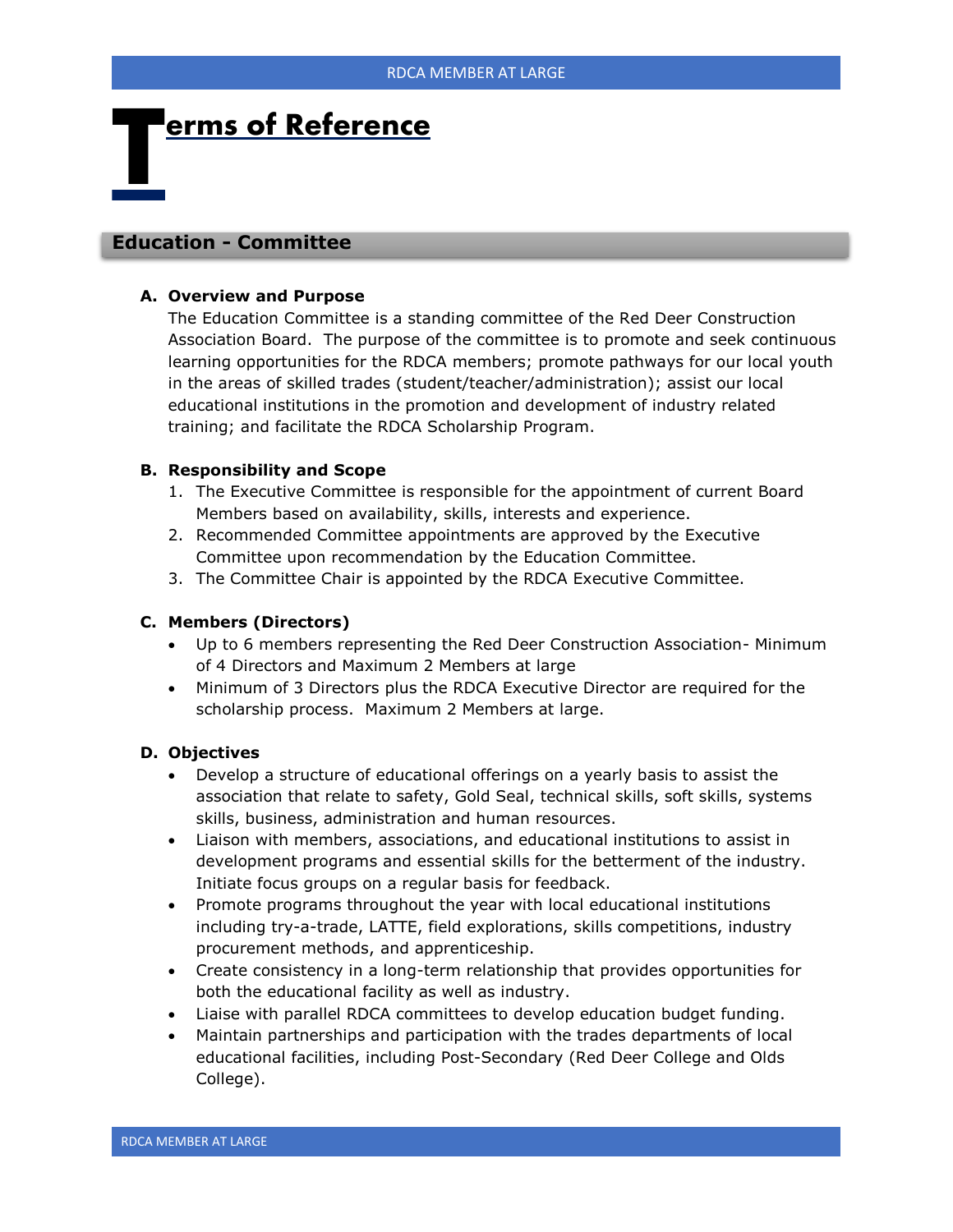- Prepare the annual Scholarship application for distribution to the membership and develop a scoring system for final analysis of the marks.
- Prepare an annual budget for the committee.

#### **E. Meetings**

- 1. The Committee shall hold scheduled meetings as required throughout the year to fulfill its duties and responsibilities. The Education Committee would normally meet four times per year. There will be an additional meeting scheduled for September of each year to review the scholarship applications.
- 2. Special meetings may be called at any time with due notice by the Committee Chair
- 3. The Committee Chair shall establish meeting agendas and ensure that minutes of the meeting are produced and circulated to the Committee and the Board. The Chair of the Committee is responsible for ensuring the Committee's annual calendar, meeting agendas, activities, and discussions are in line with and support the Board's role and its annual calendar
- 4. Quorum will be a majority of the members present at the meeting.
- 5. If the Chair of the Committee is not present at the meeting of the Committee, the Chair shall be chosen by the Committee from among the remaining members present.

#### **F. Authority**

The Committee does not have decision making authority independent from the Board; but may make recommendations from time to time to the Board on any aspect of its duties and responsibilities.

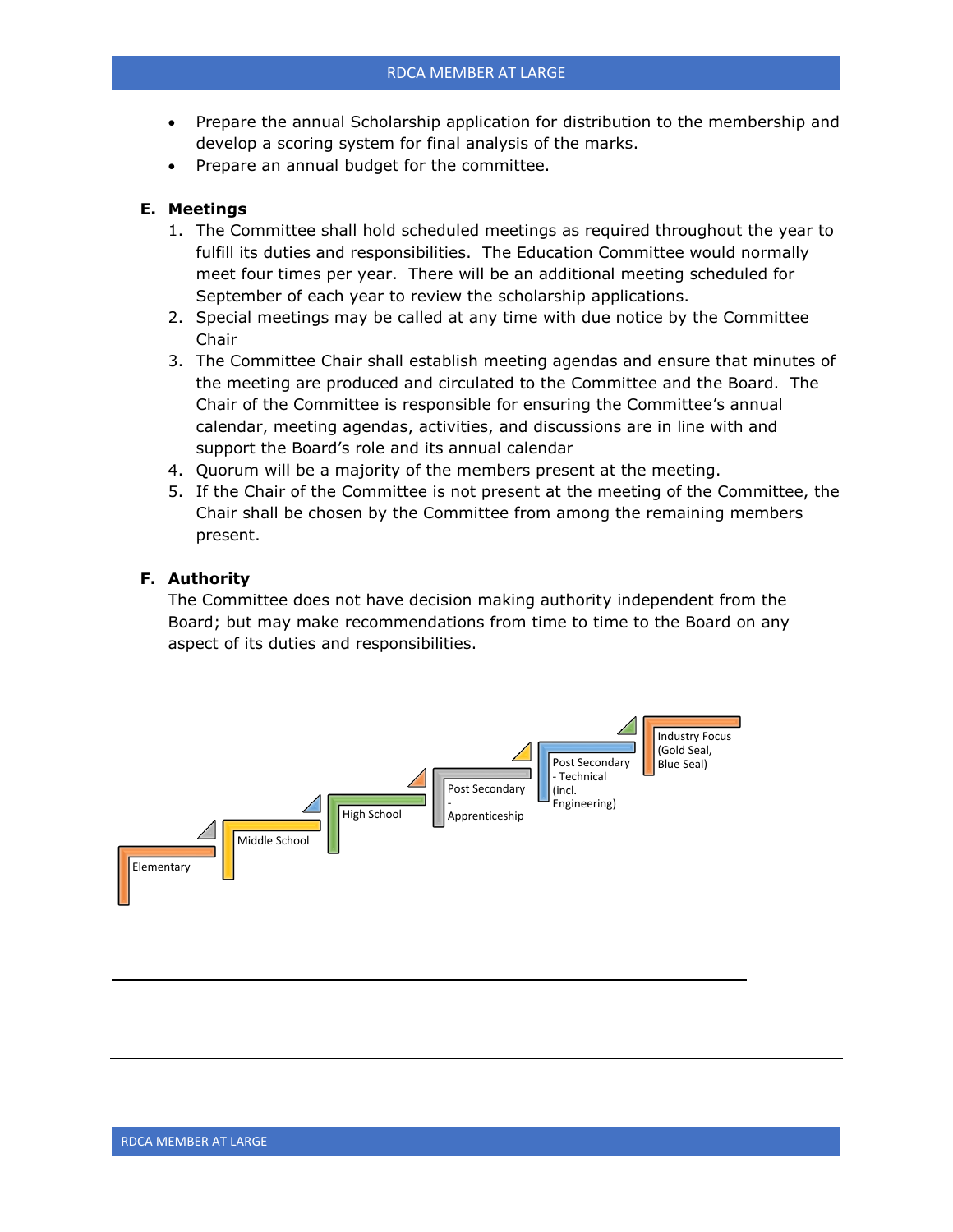#### **Marketing Committee**

#### **A. Overview and Purpose**

The Marketing Committee is a standing committee of the Red Deer Construction Association Board. The purpose of the committee is promotion of the RDCA brand, events and services; membership growth; development, review and production of the Commercial Construction Awards and Building Central Alberta evening.

#### **B. Responsibility and Scope**

- 1. The Executive Committee is responsible for the appointment of current Board Members based on availability, skills, interests and experience.
- 2. Recommended Committee appointments are approved by the Executive Committee upon recommendation by the Marketing Committee.
- 3. The Committee Chair is appointed by the RDCA Executive Committee.

#### **C. Members (Directors)**

1. 3 to 4 members representing the Red Deer Construction Association. Members at large will be accepted. Based on the number of events – the members at large can vary.

#### **D. Objectives**

- Aid in the development of the RDCA marketing plan on an annual basis.
- Assist in preparation and support for major events such as the golf tournament, Commercial Construction Awards, AGM, Annual Member BBQ and Christmas Breakfast.
- Assist the RDCA in the growth of the membership.
- Promote the benefits and services that go along with being a member.
- Promote and assist with the marketing tools used by the RDCA that includes the newsletter and annual publication.
- Develop and promote a branding message for the RDCA.
- Prepare an annual budget for the committee.

#### **E. Meetings**

- 1. The Committee shall hold scheduled meetings as required throughout the year to fulfill its duties and responsibilities. The Marketing Committee would normally meet four times per year. There will be additional meetings scheduled January and February of each year to review the Commercial Construction Awards and Building Central Alberta evening. There will also be an additional meeting held in the spring to assist with the organization of the Annual Golf Classic.
- 2. Special meetings may be called at any time with due notice by the Committee Chair
- 3. The Committee Chair shall establish meeting agendas and ensure that minutes of the meeting are produced and circulated to the Committee and the Board. The Chair of the Committee is responsible for ensuring the Committee's annual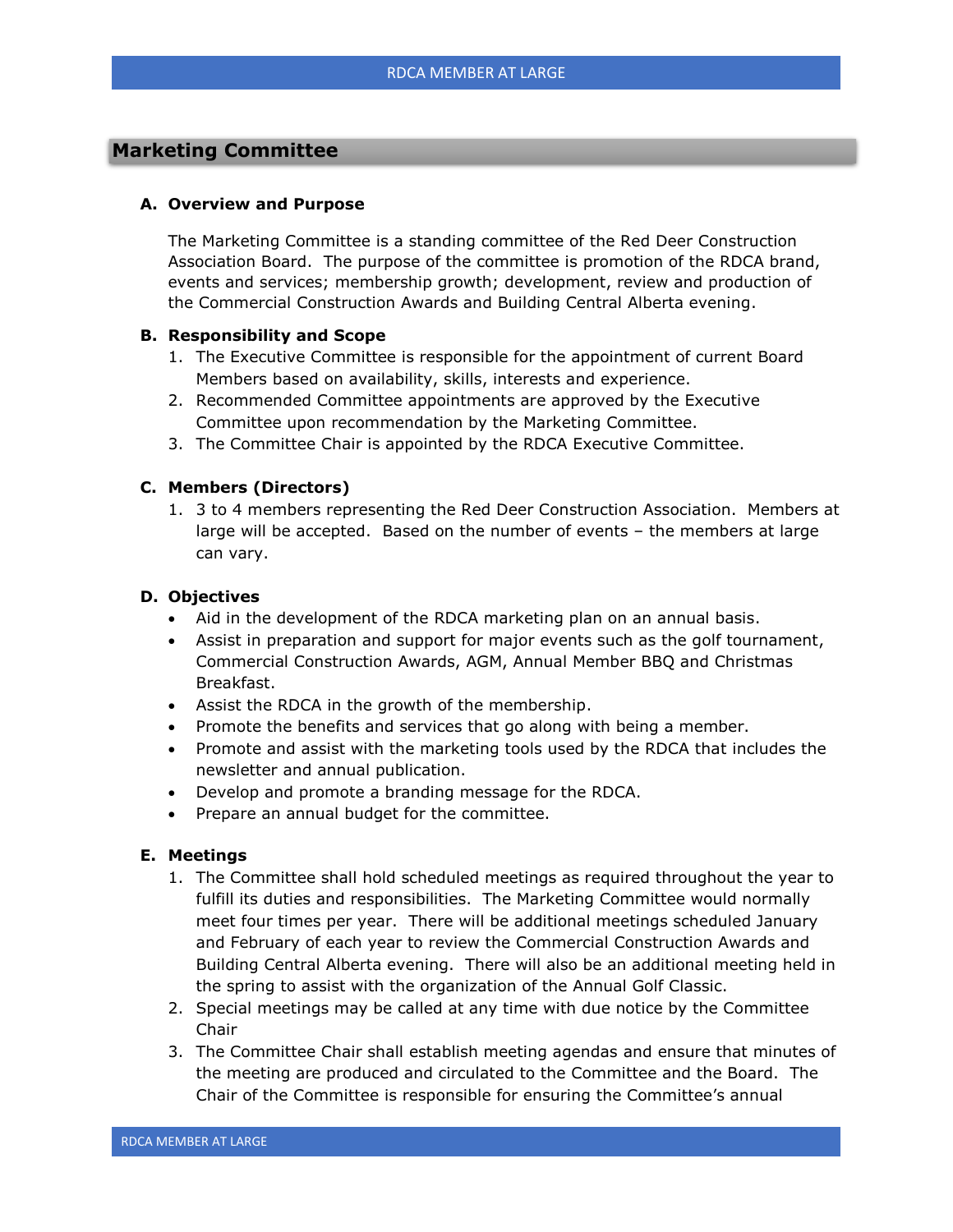calendar, meeting agendas, activities, and discussions are in line with and support the Board's role and its annual calendar

- 4. Quorum will be a majority of the members present at the meeting.
- 5. If the Chair of the Committee is not present at the meeting of the Committee, the Chair shall be chosen by the Committee from among the remaining members present.

#### **F. Authority**

The Committee does not have decision making authority independent from the Board; but may make recommendations from time to time to the Board on any aspect of its duties and responsibilities.

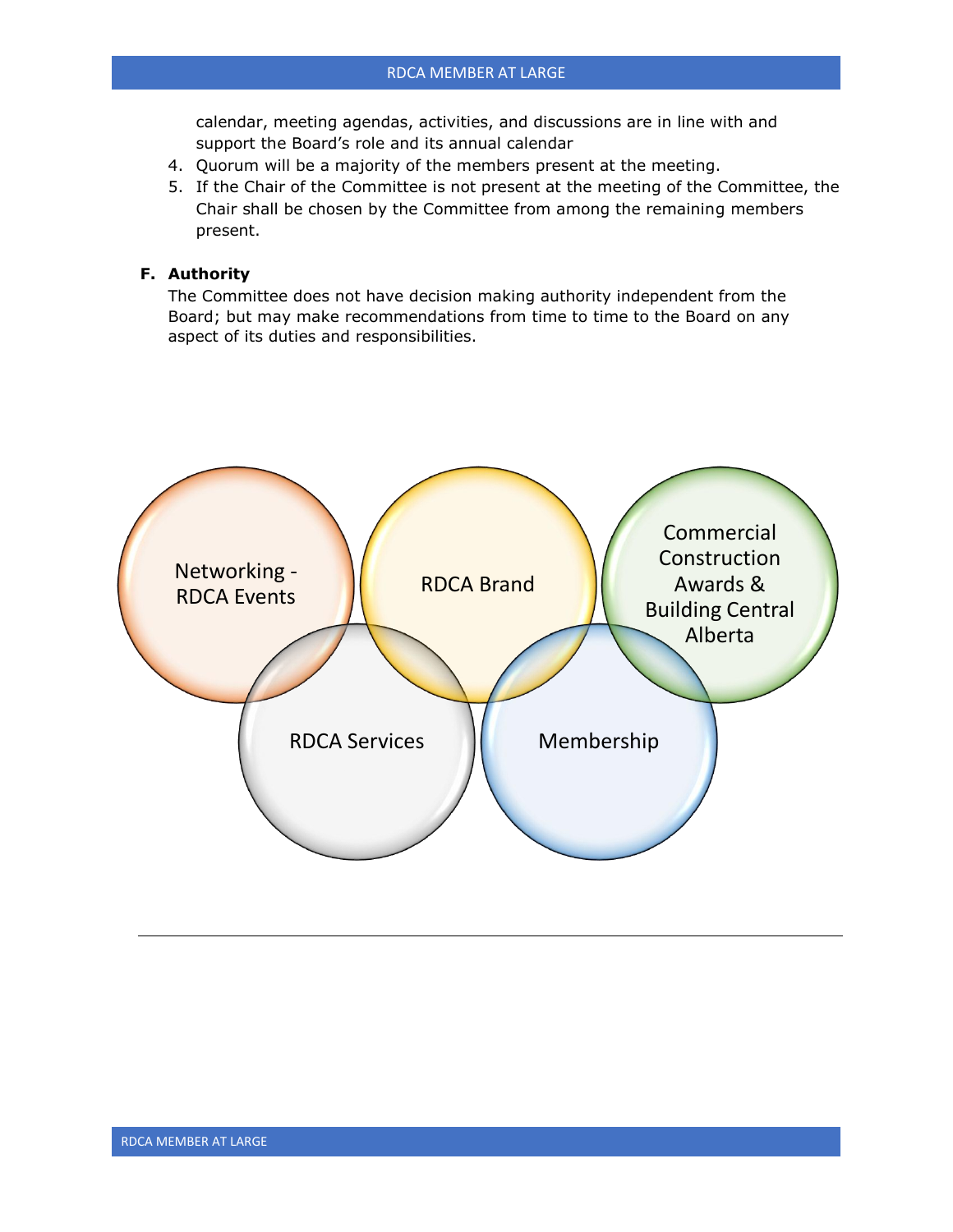#### **Industry Relations Committee**

#### **A. Overview and Purpose**

The Industry Relations Committee is a standing committee of the Red Deer Construction Association. The purpose of the committee is to work with local industry in identifying challenges facing construction in Central Alberta and collaborate with owners of construction and consultants to develop best practices in delivering quality procurement. The RDCA is the voice for local construction in Central Alberta. We want to ensure we are representing the needs of our members and the industry within our community.

#### **B. Responsibility and Scope**

- 1. The Executive Committee is responsible for the appointment of current Board Members based on availability, skills, interests and experience.
- 2. Recommended Committee appointments are approved by the Executive Committee upon recommendation by the Industry Relations Committee.
- 3. The Committee Chair is appointed by the RDCA Executive Committee.

#### **C. Members (Directors)**

1. Up to 6 members representing the Red Deer Construction Association – Minimum of 4 Directors and Maximum of 2 Members at Large

#### **D. Objectives**

- 1. Organize focus groups with the membership to address issues facing local construction (pricing, permitting, red tape, requirements/specifications, plans, contracts, etc) – Collaborate with owners of construction and consultants to raise the standards of construction in our community.
- 2. Recommend proactive initiatives with respect to improving legislation and regulation impacting the construction business
- 3. Work collaboratively with partners to develop best practices within the construction industry
- 4. Respond to public discussion papers or public legislative forums
- 5. Assist with the preparation of briefs and submissions to buyers of construction public
- 6. Identify opportunities and issues impacting the construction industry
- 7. Research and develop proposals
- 8. Advocate recommendations to other stakeholders
	- *a. We may want to commit investment dollars to build events for this. <Organization of focus groups>*

#### **E. Meetings**

1. The Committee shall hold scheduled meetings as required throughout the year to fulfill its duties and responsibilities. The Industry Relations Committee would normally meet four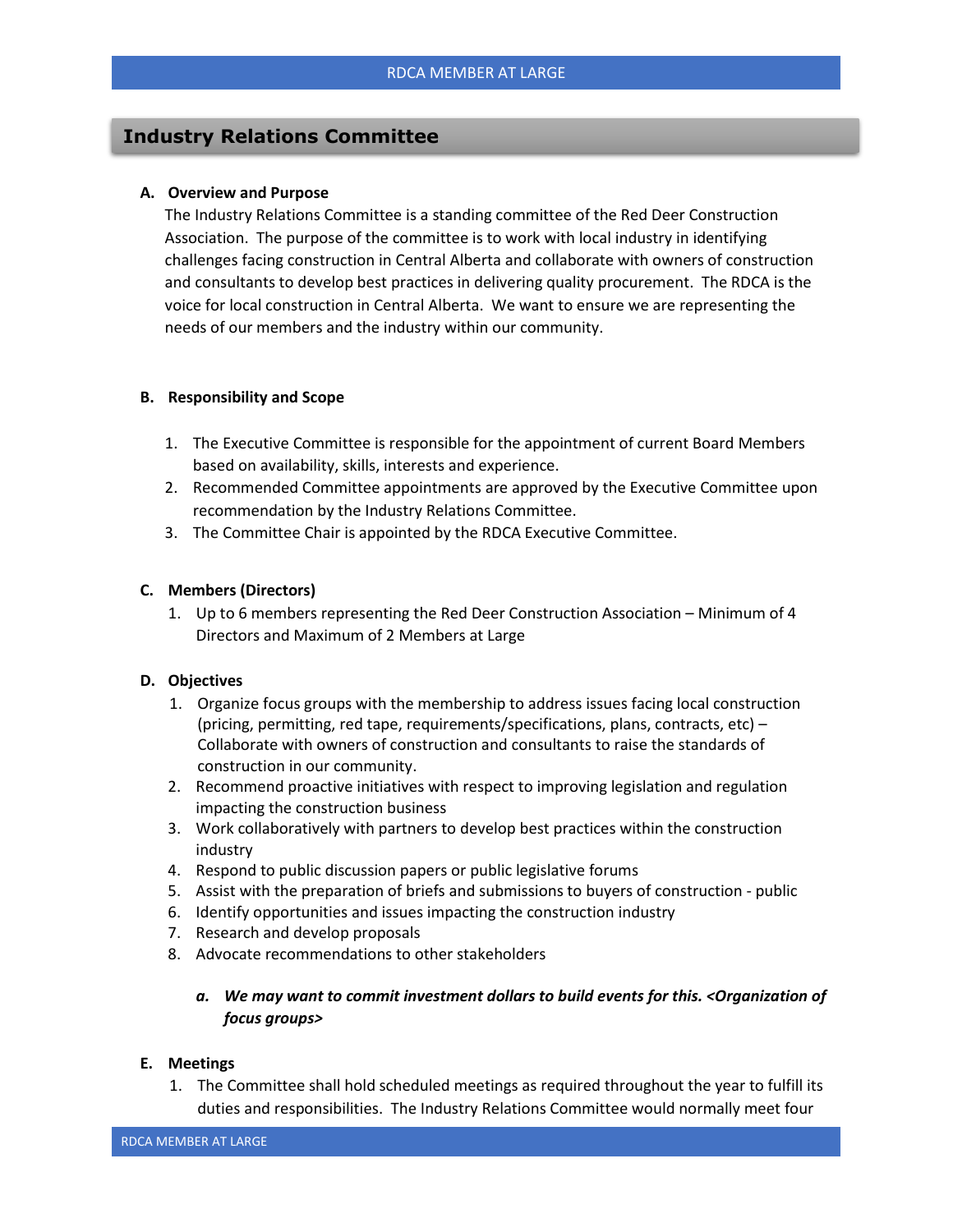times per year. There may be request for additional meetings or focus group consultation as required.

- 2. The Committee Chair shall establish meeting agendas and ensure that minutes of the meeting are produced and circulated to the Committee and the Board. The Chair of the Committee is responsible for ensuring the Committee's annual calendar, meeting agendas, activities, and discussions are in line with and support the Board's role and its annual calendar.
- 3. Quorum will be a majority of the members present at the meeting.
- 4. If the Chair of the Committee is not present at the meeting of the Committee, the Chair shall be chosen by the Committee from among the remaining members present.

#### **F. Authority**

The Committee does not have decision making authority independent from the Board; but may make recommendations from time to time to the Board on any aspect of its duties and responsibilities.

\_\_\_\_\_\_\_\_\_\_\_\_\_\_\_\_\_\_\_\_\_\_\_\_\_\_\_\_\_\_\_\_\_\_\_\_\_\_\_\_\_\_\_\_\_\_\_\_\_\_\_\_\_\_\_\_\_\_\_\_\_\_\_\_\_\_\_\_\_\_\_\_\_\_\_\_\_\_

#### **Technology Committee – Role –**

(Note - This committee is set up on an as need basis only. The committee will review and analyze technology as it impacts our local industry. If you are interested in contributing, this committee will contact you as issues arise.

#### **Authority**

Board of Directors, Red Deer Construction Association

#### **Objectives**

- Identify technology ideas, strategies and opportunities for our local industry to aid in their day to day business.
- Provide a resource for members to utilize when considering technology decisions for construction based activities.

#### **Chairperson**

• **This is a role for 1 Director. The Director will ask for help from the other Directors on an as need basis as well as Members at large.**

#### **Members**

• **1 member(s) representing the Red Deer Construction Association to participate.**

#### **Tenure**